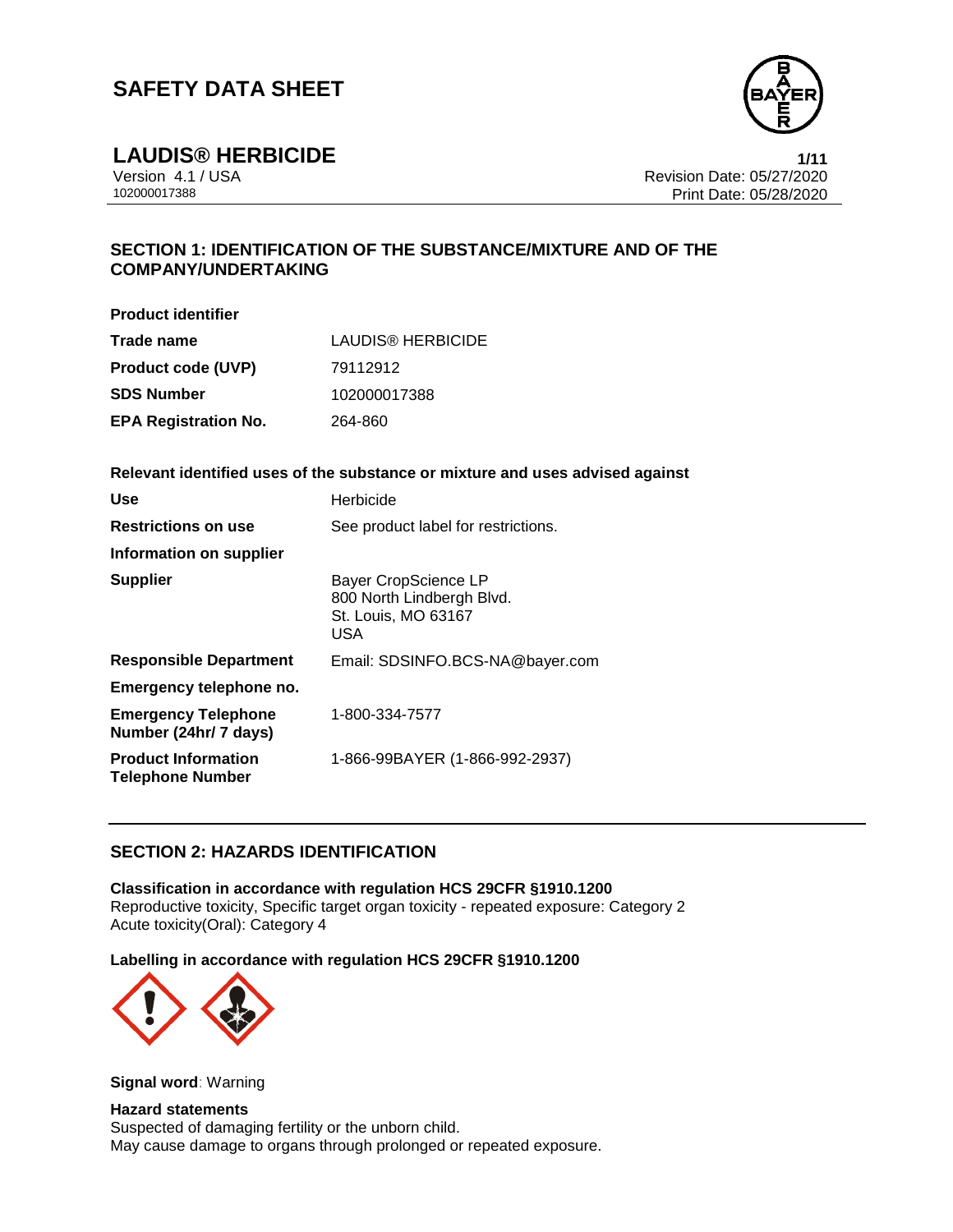

# **LAUDIS® HERBICIDE 2/11**

Version 4.1 / USA Revision Date: 05/27/2020 Print Date: 05/28/2020

Harmful if swallowed.

#### **Precautionary statements**

Obtain special instructions before use. Do not handle until all safety precautions have been read and understood. Wear protective gloves/ protective clothing/ eye protection/ face protection. Do not breathe spray. Wash thoroughly after handling. Do not eat, drink or smoke when using this product. IF exposed or concerned: Get medical advice/ attention. IF SWALLOWED: Call a POISON CENTER/doctor/physician if you feel unwell. Rinse mouth. Store locked up. Dispose of contents/container in accordance with local regulation.

### **Hazards Not Otherwise Classified (HNOC)**

No physical hazards not otherwise classified. No health hazards not otherwise classified.

## **SECTION 3: COMPOSITION/INFORMATION ON INGREDIENTS**

| <b>Hazardous Component Name</b>                | CAS-No.     | Concentration % by weight |
|------------------------------------------------|-------------|---------------------------|
| Tembotrione                                    | 335104-84-2 | 34.5                      |
| ethyl 5,5-diphenyl-2-isoxazoline-3-carboxylate | 163520-33-0 | 17.2                      |
| Fatty alcohol ethoxylate                       | 68131-39-5  | 1.0                       |

## **SECTION 4: FIRST AID MEASURES**

#### **Description of first aid measures**

| <b>General advice</b> | When possible, have the product container or label with you when<br>calling a poison control center or doctor or going for treatment.                                                                                                                                                                     |  |
|-----------------------|-----------------------------------------------------------------------------------------------------------------------------------------------------------------------------------------------------------------------------------------------------------------------------------------------------------|--|
| <b>Inhalation</b>     | Move to fresh air. If person is not breathing, call 911 or an ambulance,<br>then give artificial respiration, preferably mouth-to-mouth if possible.<br>Call a physician or poison control center immediately.                                                                                            |  |
| <b>Skin contact</b>   | Take off contaminated clothing and shoes immediately. Wash off<br>immediately with plenty of water for at least 15 minutes. Call a<br>physician or poison control center immediately.                                                                                                                     |  |
| Eye contact           | Hold eye open and rinse slowly and gently with water for 15-20<br>minutes. Remove contact lenses, if present, after the first 5 minutes,<br>then continue rinsing eye. Call a physician or poison control center<br>immediately.                                                                          |  |
| Ingestion             | Call a physician or poison control center immediately. Rinse out mouth<br>and give water in small sips to drink. DO NOT induce vomiting unless<br>directed to do so by a physician or poison control center. Never give<br>anything by mouth to an unconscious person. Do not leave victim<br>unattended. |  |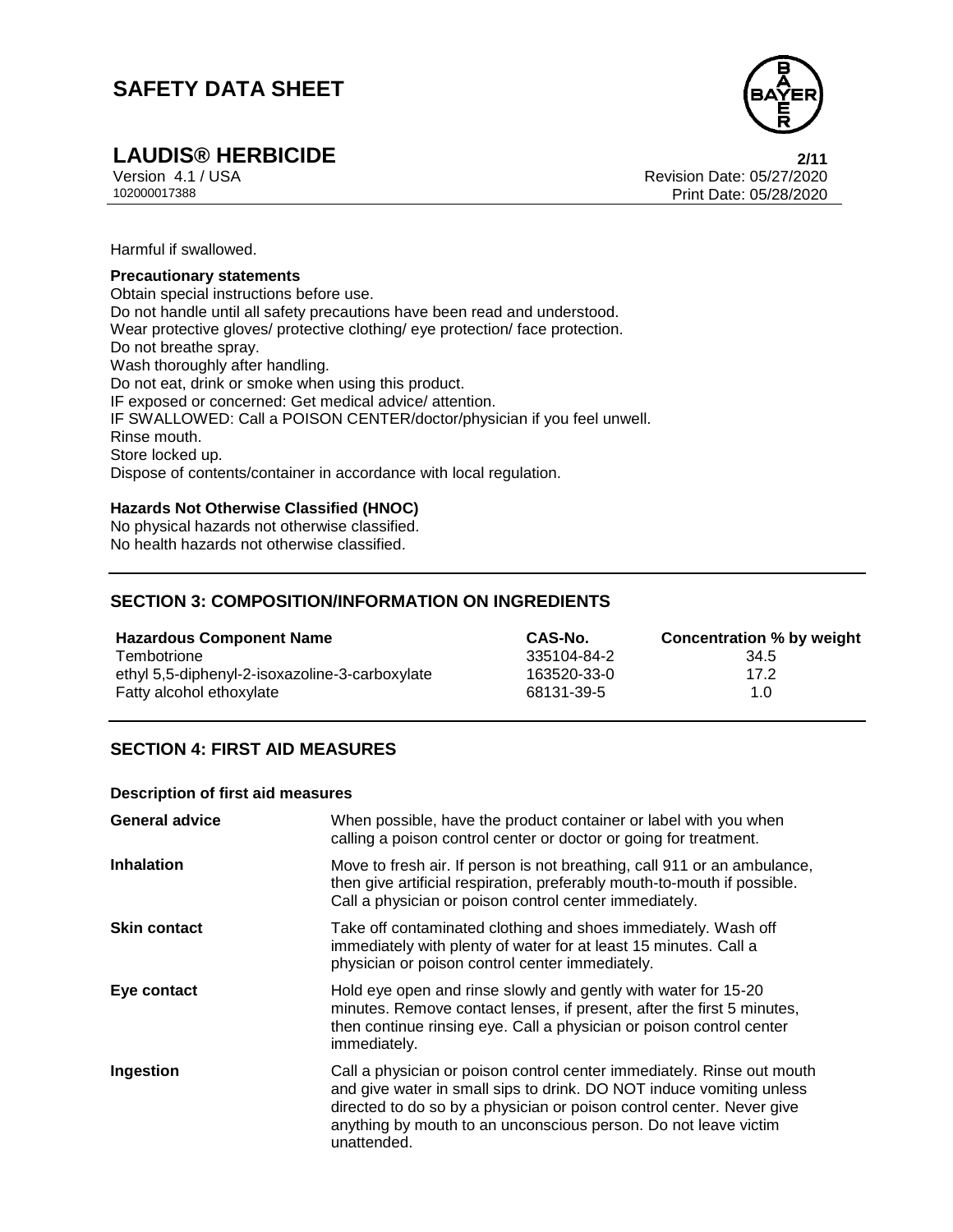

**LAUDIS® HERBICIDE 3/11** Version 4.1 / USA Revision Date: 05/27/2020<br>102000017388 Print Date: 05/27/2020 Print Date: 05/28/2020

| Most important symptoms and effects, both acute and delayed                |                                                                                                             |  |
|----------------------------------------------------------------------------|-------------------------------------------------------------------------------------------------------------|--|
| <b>Symptoms</b>                                                            | To date no symptoms are known.                                                                              |  |
| Indication of any immediate medical attention and special treatment needed |                                                                                                             |  |
| Treatment                                                                  | Appropriate supportive and symptomatic treatment as indicated by the<br>patient's condition is recommended. |  |

## **SECTION 5: FIREFIGHTING MEASURES**

| <b>Extinguishing media</b>                                         |                                                                                                                                                                                                                                                |
|--------------------------------------------------------------------|------------------------------------------------------------------------------------------------------------------------------------------------------------------------------------------------------------------------------------------------|
| <b>Suitable</b>                                                    | Water spray, Foam, Carbon dioxide (CO2), Dry powder                                                                                                                                                                                            |
| <b>Unsuitable</b>                                                  | High volume water jet                                                                                                                                                                                                                          |
| <b>Special hazards arising</b><br>from the substance or<br>mixture | Dangerous gases are evolved in the event of a fire.                                                                                                                                                                                            |
| <b>Advice for firefighters</b>                                     |                                                                                                                                                                                                                                                |
| <b>Special protective</b><br>equipment for firefighters            | Firefighters should wear NIOSH approved self-contained breathing<br>apparatus and full protective clothing.                                                                                                                                    |
| <b>Further information</b>                                         | Keep out of smoke. Fight fire from upwind position. Cool closed<br>containers exposed to fire with water spray. Contain the spread of the<br>fire-fighting media. Do not allow run-off from fire fighting to enter drains<br>or water courses. |
| <b>Flash point</b><br><b>Auto-ignition temperature</b>             | >93.4 °C<br>No data available                                                                                                                                                                                                                  |
| <b>Lower explosion limit</b>                                       | No data available                                                                                                                                                                                                                              |
| <b>Upper explosion limit</b>                                       | No data available                                                                                                                                                                                                                              |
| <b>Explosivity</b>                                                 | Not applicable                                                                                                                                                                                                                                 |

# **SECTION 6: ACCIDENTAL RELEASE MEASURES**

|  | Personal precautions, protective equipment and emergency procedures |  |
|--|---------------------------------------------------------------------|--|
|  |                                                                     |  |

| <b>Precautions</b> | Isolate hazard area. Keep unauthorized people away. Avoid contact |
|--------------------|-------------------------------------------------------------------|
|                    | with spilled product or contaminated surfaces.                    |

## **Methods and materials for containment and cleaning up**

**Methods for cleaning up** Soak up with inert absorbent material (e.g. sand, silica gel, acid binder, universal binder, sawdust). Keep in suitable, closed containers for disposal. Clean contaminated floors and objects thoroughly, observing environmental regulations.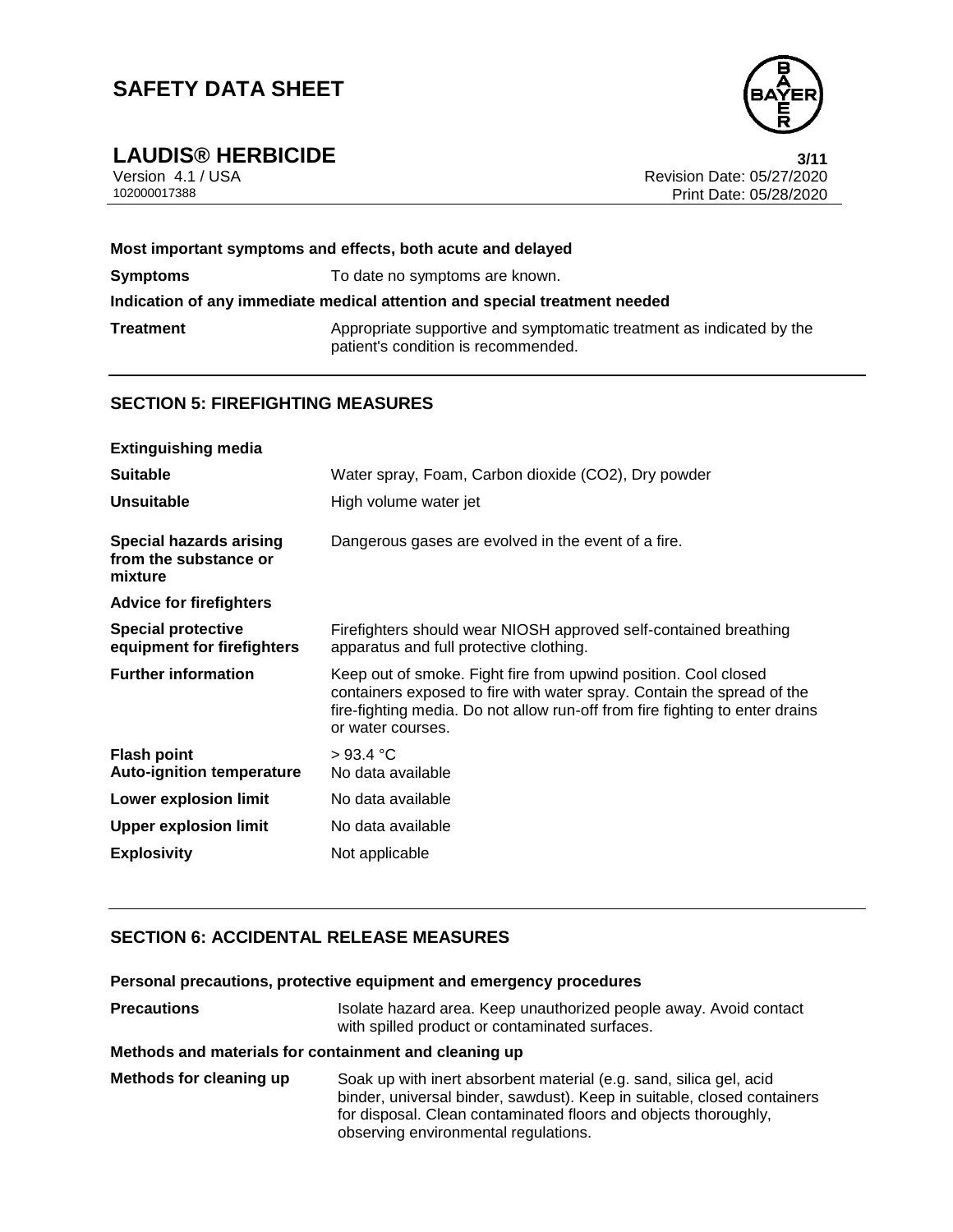

**LAUDIS® HERBICIDE 4/11**

| Version 4.1 / USA |  |
|-------------------|--|
| 102000017388      |  |

Revision Date: 05/27/2020 Print Date: 05/28/2020

| <b>Additional advice</b>    | Use personal protective equipment. Do not allow product to contact<br>non-target plants. If the product is accidentally spilled, do not allow to<br>enter soil, waterways or waste water canal. |  |  |
|-----------------------------|-------------------------------------------------------------------------------------------------------------------------------------------------------------------------------------------------|--|--|
| Reference to other sections | Information regarding safe handling, see section 7.<br>Information regarding personal protective equipment, see section 8.<br>Information regarding waste disposal, see section 13.             |  |  |

## **SECTION 7: HANDLING AND STORAGE**

#### **Precautions for safe handling**

| Advice on safe handling                                   | Handle and open container in a manner as to prevent spillage. Use only<br>in area provided with appropriate exhaust ventilation.                                                                                                                                                                                                                                                                                                              |  |
|-----------------------------------------------------------|-----------------------------------------------------------------------------------------------------------------------------------------------------------------------------------------------------------------------------------------------------------------------------------------------------------------------------------------------------------------------------------------------------------------------------------------------|--|
| <b>Advice on protection</b><br>against fire and explosion | Keep away from heat and sources of ignition.                                                                                                                                                                                                                                                                                                                                                                                                  |  |
| Hygiene measures                                          | Wash hands thoroughly with soap and water after handling and before<br>eating, drinking, chewing gum, using tobacco, using the toilet or<br>applying cosmetics.<br>Remove Personal Protective Equipment (PPE) immediately after<br>handling this product. Before removing gloves clean them with soap and<br>water. Remove soiled clothing immediately and clean thoroughly before<br>using again. Wash thoroughly and put on clean clothing. |  |
|                                                           | Conditions for safe storage, including any incompatibilities                                                                                                                                                                                                                                                                                                                                                                                  |  |
| <b>Requirements for storage</b><br>areas and containers   | Store in a cool, dry place and in such a manner as to prevent cross<br>contamination with other crop protection products, fertilizers, food, and<br>feed. Store in original container and out of the reach of children,<br>preferably in a locked storage area. Protect from freezing.                                                                                                                                                        |  |

## **SECTION 8: EXPOSURE CONTROLS/PERSONAL PROTECTION**

## **Control parameters**

| <b>Components</b>                                  | CAS-No.     | <b>Control parameters</b>         | <b>Update</b> | <b>Basis</b> |
|----------------------------------------------------|-------------|-----------------------------------|---------------|--------------|
| Tembotrione                                        | 335104-84-2 | $0.15 \text{ mg/m}$ 3<br>(SK-SEN) |               | OES BCS*     |
| ethyl 5,5-diphenyl-2-<br>isoxazoline-3-carboxylate | 163520-33-0 | 1 mg/m $3$<br>(SK-SEN)            |               | OES BCS*     |

\*OES BCS: Internal Bayer AG, Crop Science Division "Occupational Exposure Standard"

### **Exposure controls**

#### **Personal protective equipment**

In normal use and handling conditions please refer to the label and/or leaflet. In all other cases the following recommendations would apply.

**Respiratory protection** When respirators are required, select NIOSH approved equipment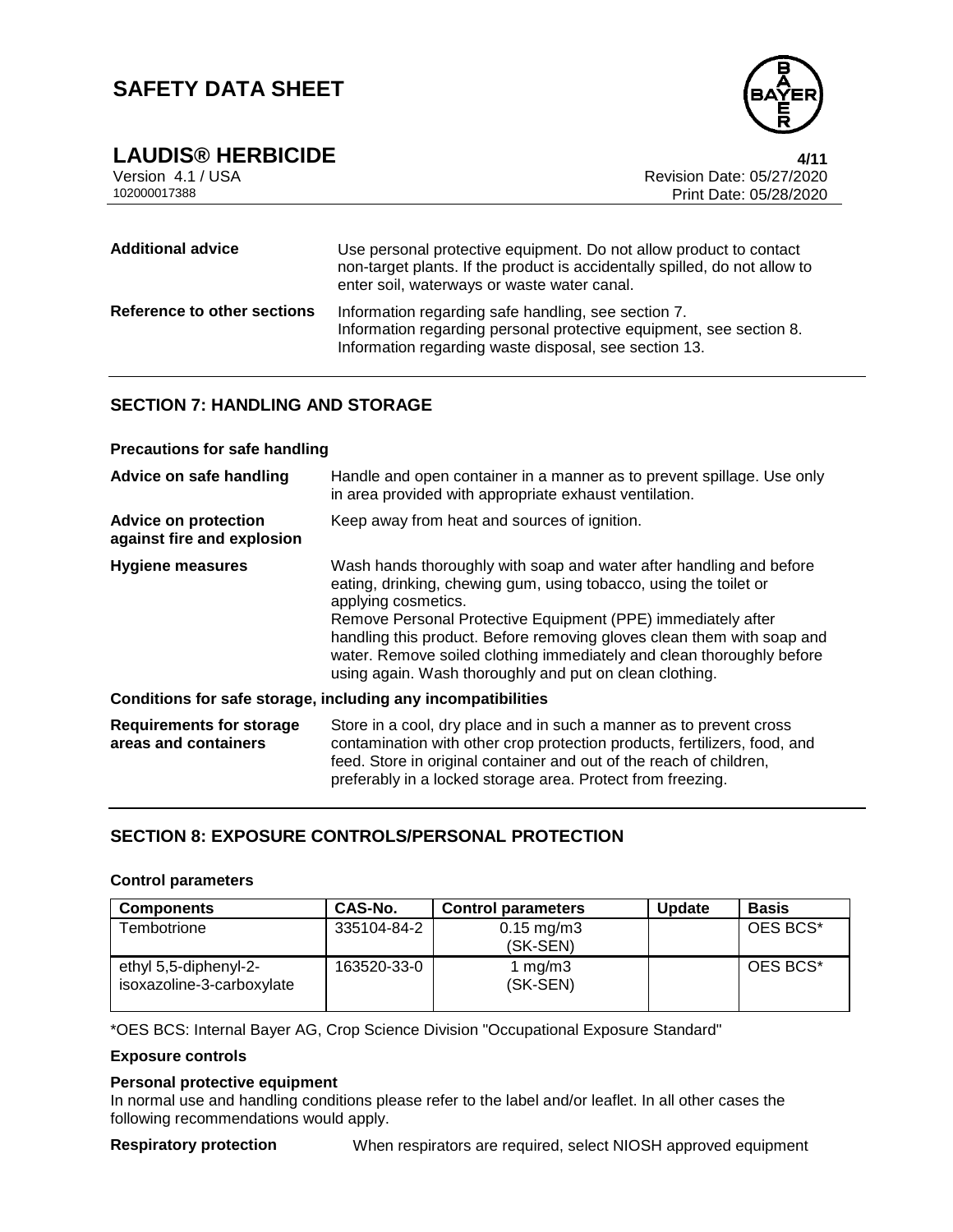

**LAUDIS® HERBICIDE** 5/11<br>Version 4.1 / USA 6/27/2020 Version 4.1 / USA **Revision Date: 05/27/2020**<br>102000017388 Print Date: 05/27/2020 Print Date: 05/28/2020

|                                    | based on actual or potential airborne concentrations and in<br>accordance with the appropriate regulatory standards and/or industry<br>recommendations.                                               |
|------------------------------------|-------------------------------------------------------------------------------------------------------------------------------------------------------------------------------------------------------|
| <b>Hand protection</b>             | Chemical resistant nitrile rubber gloves                                                                                                                                                              |
| Eye protection                     | Safety glasses with side-shields                                                                                                                                                                      |
| Skin and body protection           | Wear long-sleeved shirt and long pants and shoes plus socks.                                                                                                                                          |
| <b>General protective measures</b> | Follow manufacturer's instructions for cleaning/maintaining PPE. If<br>no such instructions for washables, use detergent and warm/tepid<br>water.<br>Keep and wash PPE separately from other laundry. |

# **SECTION 9. PHYSICAL AND CHEMICAL PROPERTIES**

| Appearance                                               | white to light yellow           |
|----------------------------------------------------------|---------------------------------|
| <b>Physical State</b>                                    | suspension                      |
| Odor                                                     | characteristic                  |
| <b>Odour Threshold</b>                                   | No data available               |
| рH                                                       | ca. 3.0 (10 %) (23 °C)          |
| <b>Viscosity, kinematic</b>                              | No data available               |
| <b>Vapor Pressure</b>                                    | No data available               |
| Vapor Density (Air = 1)                                  | No data available               |
| <b>Density</b>                                           | 1.22 g/cm <sup>3</sup> (20 °C)  |
| <b>Evaporation rate</b>                                  | No data available               |
| <b>Boiling Point</b>                                     | No data available               |
| <b>Melting / Freezing Point</b>                          | No data available               |
| <b>Water solubility</b>                                  | miscible                        |
| <b>Minimum Ignition Energy</b>                           | Not applicable                  |
| <b>Decomposition</b><br>temperature                      | Stable under normal conditions. |
| Self-accelarating<br>decomposition temperature<br>(SADT) | No data available               |
| Partition coefficient: n-<br>octanol/water               | Not applicable                  |
| <b>Viscosity</b>                                         | 800 - 1,200 mPa.s (20 °C)       |
| <b>Flammability</b>                                      | No data available               |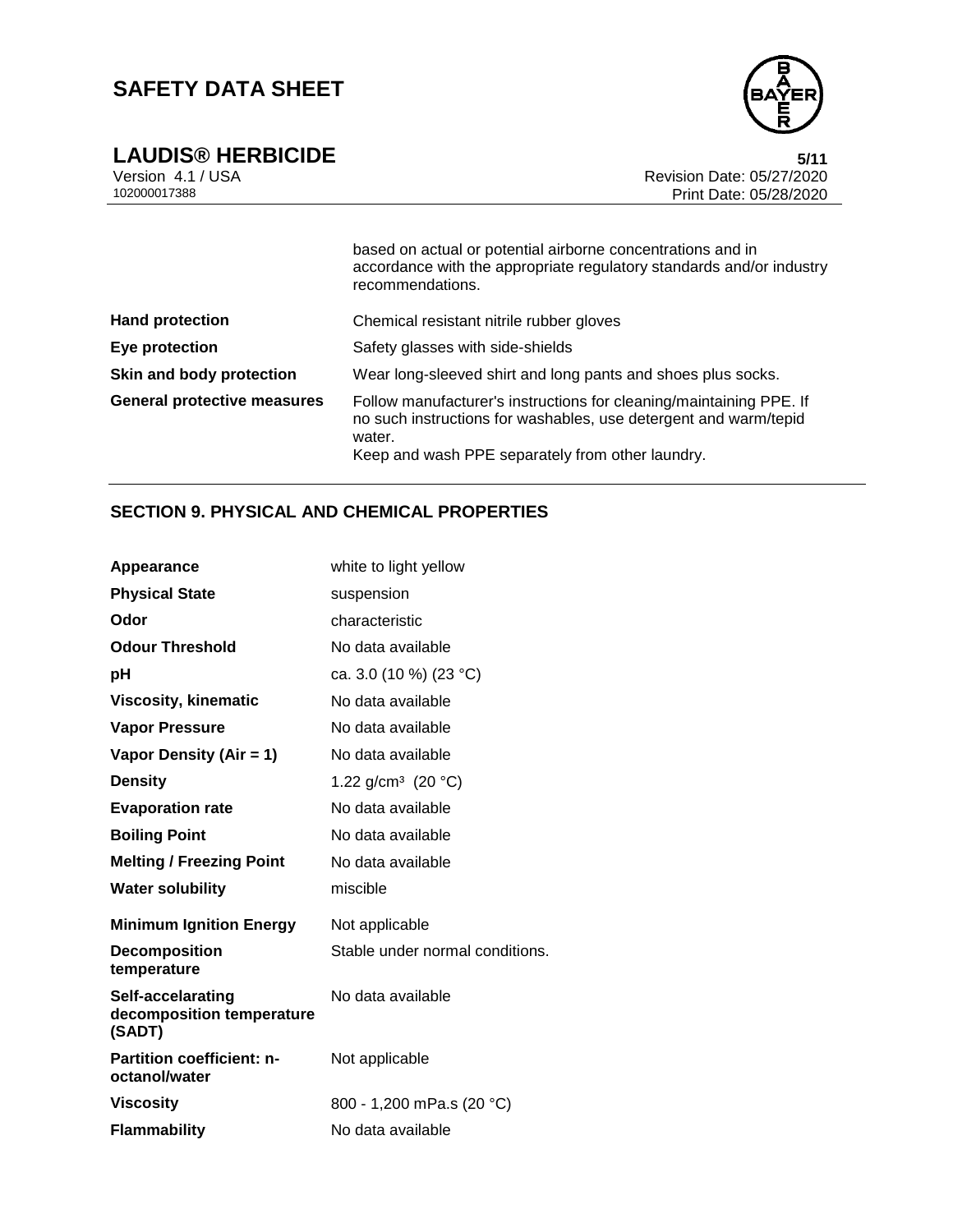



**LAUDIS® HERBICIDE**<br>Version 4.1 / USA **6/11**<br>Revision Date: 05/27/2020 Version 4.1 / USA Revision Date: 05/27/2020<br>102000017388 Print Date: 05/27/2020 Print Date: 05/28/2020

| <b>Flash point</b>               | >93.4 °C                                                     |
|----------------------------------|--------------------------------------------------------------|
| <b>Auto-ignition temperature</b> | No data available                                            |
| Lower explosion limit            | No data available                                            |
| <b>Upper explosion limit</b>     | No data available                                            |
| <b>Explosivity</b>               | Not applicable                                               |
| <b>Particle size</b>             | No data available                                            |
| <b>Other information</b>         | Further safety related physical-chemical data are not known. |

# **SECTION 10: STABILITY AND REACTIVITY**

| <b>Reactivity</b>                            |                                                                                         |
|----------------------------------------------|-----------------------------------------------------------------------------------------|
| <b>Thermal decomposition</b>                 | Stable under normal conditions.                                                         |
| <b>Chemical stability</b>                    | Stable under recommended storage conditions.                                            |
| <b>Possibility of hazardous</b><br>reactions | No hazardous reactions when stored and handled according to<br>prescribed instructions. |
| <b>Conditions to avoid</b>                   | Extremes of temperature and direct sunlight.                                            |
| Incompatible materials                       | No data available                                                                       |
| <b>Hazardous decomposition</b><br>products   | No decomposition products expected under normal conditions of use.                      |

## **SECTION 11: TOXICOLOGICAL INFORMATION**

| <b>Exposure routes</b>               | Ingestion, Eye contact, Skin contact                                                                                                         |  |
|--------------------------------------|----------------------------------------------------------------------------------------------------------------------------------------------|--|
| <b>Immediate Effects</b><br>Eye      | Causes moderate eye irritation.                                                                                                              |  |
| Ingestion                            | Harmful if swallowed.                                                                                                                        |  |
| Information on toxicological effects |                                                                                                                                              |  |
| <b>Acute oral toxicity</b>           | LD50 (female Rat) 1,750 mg/kg                                                                                                                |  |
| <b>Acute inhalation toxicity</b>     | $LC50$ (Rat) > 2.1 mg/l<br>Exposure time: 4 h<br>Determined in the form of liquid aerosol.<br>Highest attainable concentration.<br>No deaths |  |
| <b>Acute dermal toxicity</b>         | LD50 (Rat) $> 5,000$ mg/kg                                                                                                                   |  |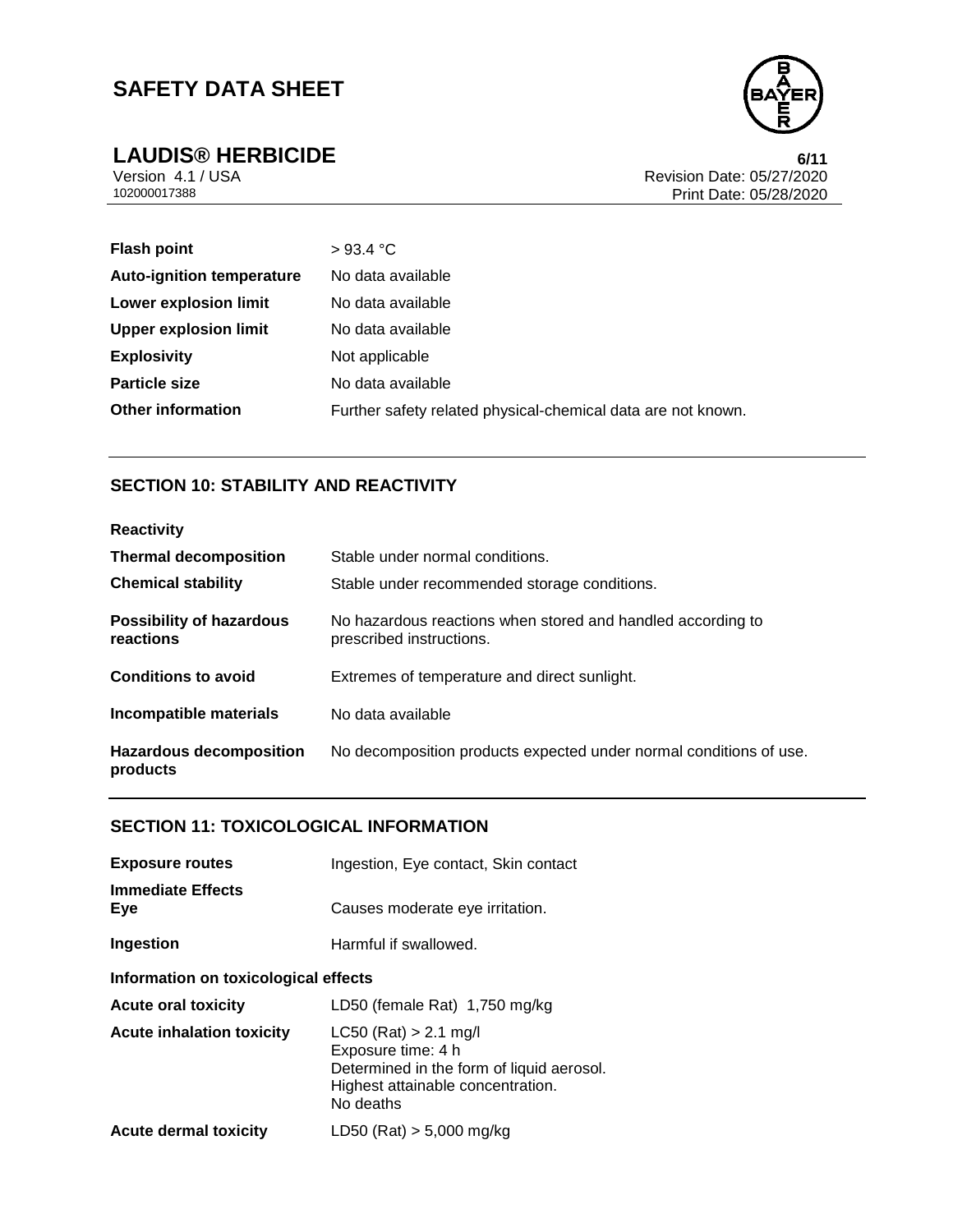

**LAUDIS® HERBICIDE 7/11** Version 4.1 / USA Revision Date: 05/27/2020 Print Date: 05/28/2020

| <b>Skin corrosion/irritation</b>            | Slight irritant effect - does not require labelling. (Rabbit)                |
|---------------------------------------------|------------------------------------------------------------------------------|
| Serious eye damage/eye<br>irritation        | Mild eye irritation. (Rabbit)                                                |
| <b>Respiratory or skin</b><br>sensitisation | Skin: Non-sensitizing. (Guinea pig)<br>OECD Test Guideline 406, Buehler test |

#### **Assessment STOT Specific target organ toxicity – single exposure**

Tembotrione: Based on available data, the classification criteria are not met. Isoxadifen-ethyl: Based on available data, the classification criteria are not met.

#### **Assessment STOT Specific target organ toxicity – repeated exposure**

Tembotrione caused specific target organ toxicity in experimental animal studies in the following organ(s): Eyes, Kidney, Liver.

Isoxadifen-ethyl did not cause specific target organ toxicity in experimental animal studies.

#### **Assessment mutagenicity**

Tembotrione was not mutagenic or genotoxic based on the overall weight of evidence in a battery of in vitro and in vivo tests.

Isoxadifen-ethyl was not mutagenic or genotoxic in a battery of in vitro and in vivo tests.

#### **Assessment carcinogenicity**

Tembotrione caused an increased incidence of tumours in rats in the following organ(s): Cornea. The mechanism that triggers tumours in rodents and the type of tumours observed are not relevant to humans.

Isoxadifen-ethyl was not carcinogenic in lifetime feeding studies in rats and mice.

#### **ACGIH**

None.

**NTP**

None.

**IARC**

None.

**OSHA**

None.

#### **Assessment toxicity to reproduction**

Tembotrione did not cause reproductive toxicity in a two-generation study in rats. Isoxadifen-ethyl did not cause reproductive toxicity in a two-generation study in rats.

#### **Assessment developmental toxicity**

Tembotrione caused developmental toxicity only at dose levels toxic to the dams. Tembotrione caused a delayed ossification of foetuses, an increased incidence of variations. The developmental effects seen with Tembotrione are related to maternal toxicity.

Isoxadifen-ethyl did not cause developmental toxicity in rats and rabbits.

### **Aspiration hazard**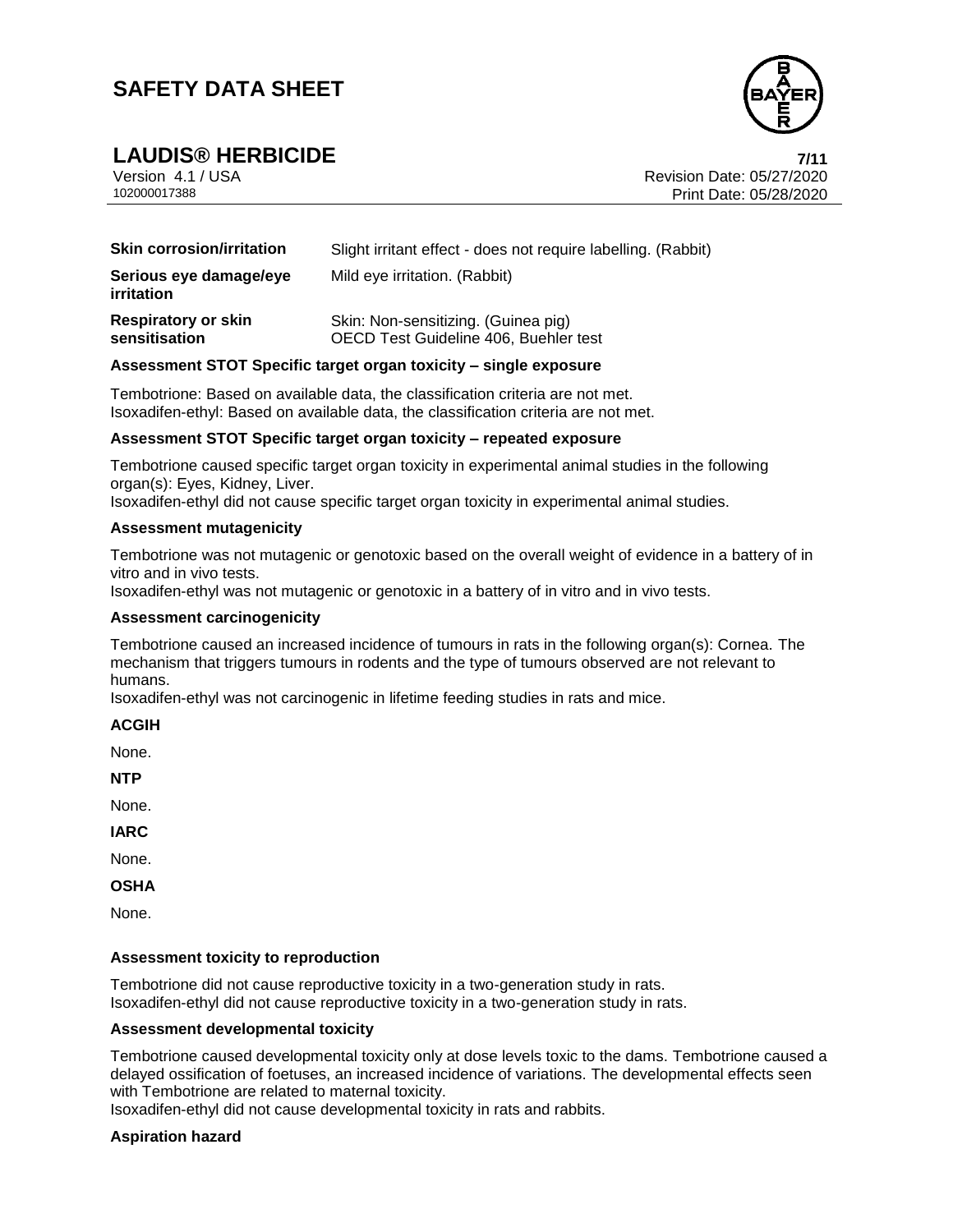

**LAUDIS® HERBICIDE 8/11** Version 4.1 / USA Revision Date: 05/27/2020 Print Date: 05/28/2020

Based on available data, the classification criteria are not met.

#### **Further information**

Only acute toxicity studies have been performed on the formulated product. The non-acute information pertains to the active ingredient(s).

# **SECTION 12: ECOLOGICAL INFORMATION**

| <b>Toxicity to fish</b>                     | LC50 (Oncorhynchus mykiss (rainbow trout)) 5.41 mg/l<br>Exposure time: 96 h                                                                                                                                                                                                                                                                 |
|---------------------------------------------|---------------------------------------------------------------------------------------------------------------------------------------------------------------------------------------------------------------------------------------------------------------------------------------------------------------------------------------------|
| <b>Toxicity to aquatic</b><br>invertebrates | EC50 (Daphnia magna (Water flea)) 33.5 mg/l<br>Exposure time: 48 h                                                                                                                                                                                                                                                                          |
| <b>Toxicity to aquatic plants</b>           | EC50 (Raphidocelis subcapitata (freshwater green alga)) 15.4 mg/l<br>Growth rate; Exposure time: 72 h                                                                                                                                                                                                                                       |
| <b>Biodegradability</b>                     | Tembotrione:<br>Not rapidly biodegradable<br>Isoxadifen-ethyl:<br>Not rapidly biodegradable                                                                                                                                                                                                                                                 |
| Koc                                         | Tembotrione: Koc: 66<br>Isoxadifen-ethyl: Koc: 2512                                                                                                                                                                                                                                                                                         |
| <b>Bioaccumulation</b>                      | Tembotrione:<br>Does not bioaccumulate.<br>Isoxadifen-ethyl:<br>Does not bioaccumulate.                                                                                                                                                                                                                                                     |
| <b>Mobility in soil</b>                     | Tembotrione: Mobile in soils<br>Isoxadifen-ethyl: Slightly mobile in soils                                                                                                                                                                                                                                                                  |
| <b>Additional ecological</b><br>information | No other effects to be mentioned.                                                                                                                                                                                                                                                                                                           |
| <b>Environmental precautions</b>            | Do not allow to get into surface water, drains and ground water.<br>Do not contaminate surface or ground water by cleaning equipment or<br>disposal of wastes, including equipment wash water.<br>Do not apply when weather conditions favor runoff or drift.<br>Drift or runoff from treated areas may adversely affect non-target plants. |

# **SECTION 13: DISPOSAL CONSIDERATIONS**

### **Waste treatment methods**

**Product** It is best to use all of the product in accordance with label directions. If it is necessary to dispose of unused product, please follow container label instructions and applicable local guidelines. Never place unused product down any indoor or outdoor drain.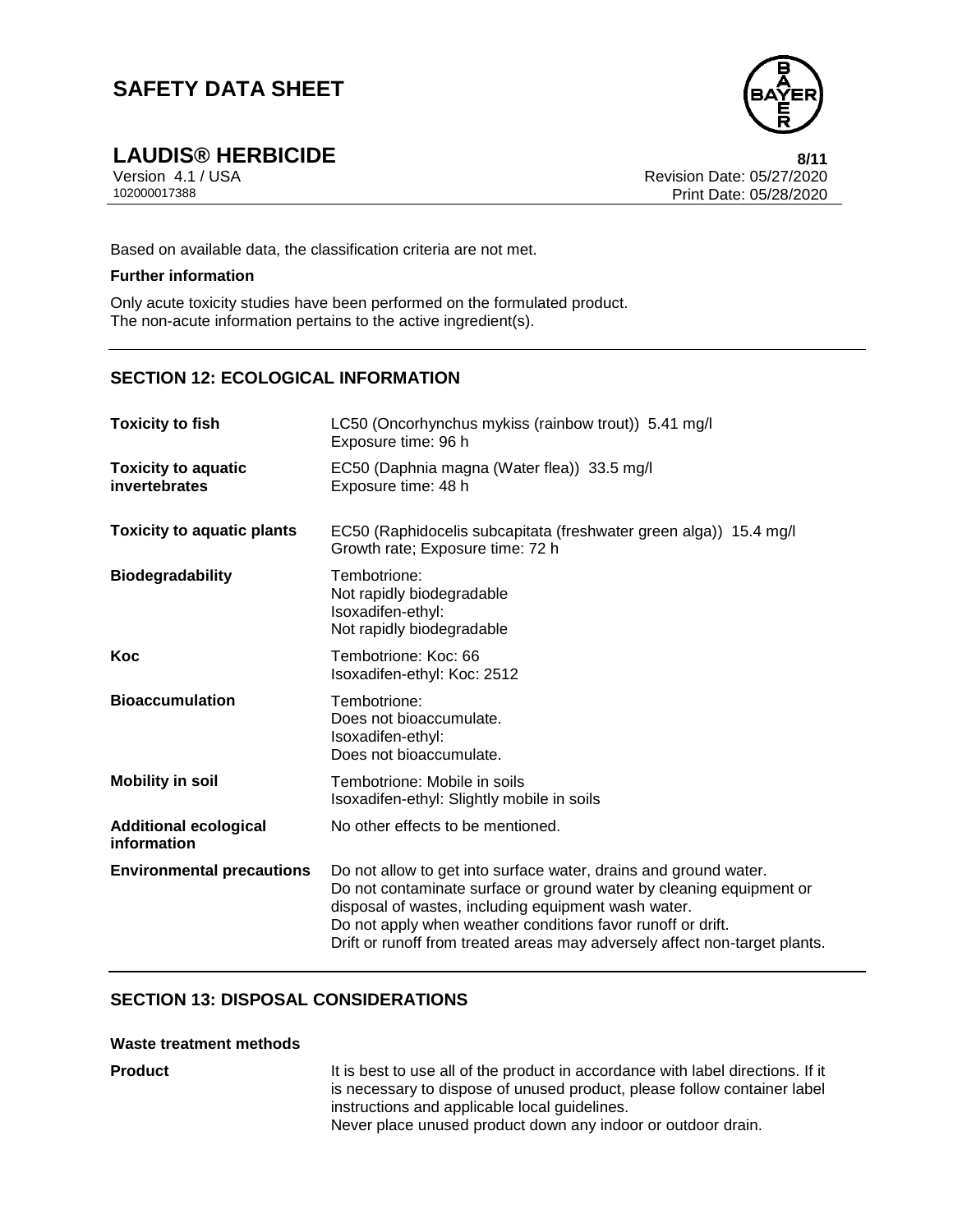



Version 4.1 / USA Revision Date: 05/27/2020 Print Date: 05/28/2020

| <b>Contaminated packaging</b> | Do not re-use empty containers.<br>Triple rinse containers.<br>Dispose of empty container in a sanitary landfill or by incineration, or, if<br>allowed by State/Provincial and local authorities, by burning.<br>If burned, stay out of smoke.<br>Follow advice on product label and/or leaflet. |
|-------------------------------|--------------------------------------------------------------------------------------------------------------------------------------------------------------------------------------------------------------------------------------------------------------------------------------------------|
| <b>RCRA Information</b>       | Characterization and proper disposal of this material as a special or<br>hazardous waste is dependent upon Federal, State and local laws and<br>are the user's responsibility. RCRA classification may apply.                                                                                    |

## **SECTION 14: TRANSPORT INFORMATION**

| 49CFR                                                                                                    | Not dangerous goods / not hazardous material                                                                                                                                   |
|----------------------------------------------------------------------------------------------------------|--------------------------------------------------------------------------------------------------------------------------------------------------------------------------------|
| <b>IMDG</b><br>UN number<br>Class<br>Packaging group<br>Marine pollutant<br>Proper shipping name         | 3082<br>9<br>Ш<br><b>YES</b><br>ENVIRONMENTALLY HAZARDOUS SUBSTANCE, LIQUID,<br>N.O.S.                                                                                         |
| <b>IATA</b><br>UN number<br>Class<br>Packaging group<br>Environm. Hazardous Mark<br>Proper shipping name | (TEMBOTRIONE, ISOXADIFEN-ETHYL SOLUTION)<br>3082<br>9<br>Ш<br><b>YES</b><br>ENVIRONMENTALLY HAZARDOUS SUBSTANCE, LIQUID,<br>N.O.S.<br>(TEMBOTRIONE, ISOXADIFEN-ETHYL SOLUTION) |

This transportation information is not intended to convey all specific regulatory information relating to this product. It does not address regulatory variations due to package size or special transportation requirements.

Freight Classification: COMPOUNDS, TREE OR WEED KILLING, N.O.I. other than poison, HAVING A DENSITY OF 20 LBS OR GREATER PER CUBIC FOOT

# **SECTION 15: REGULATORY INFORMATION**

**EPA Registration No.** 264-860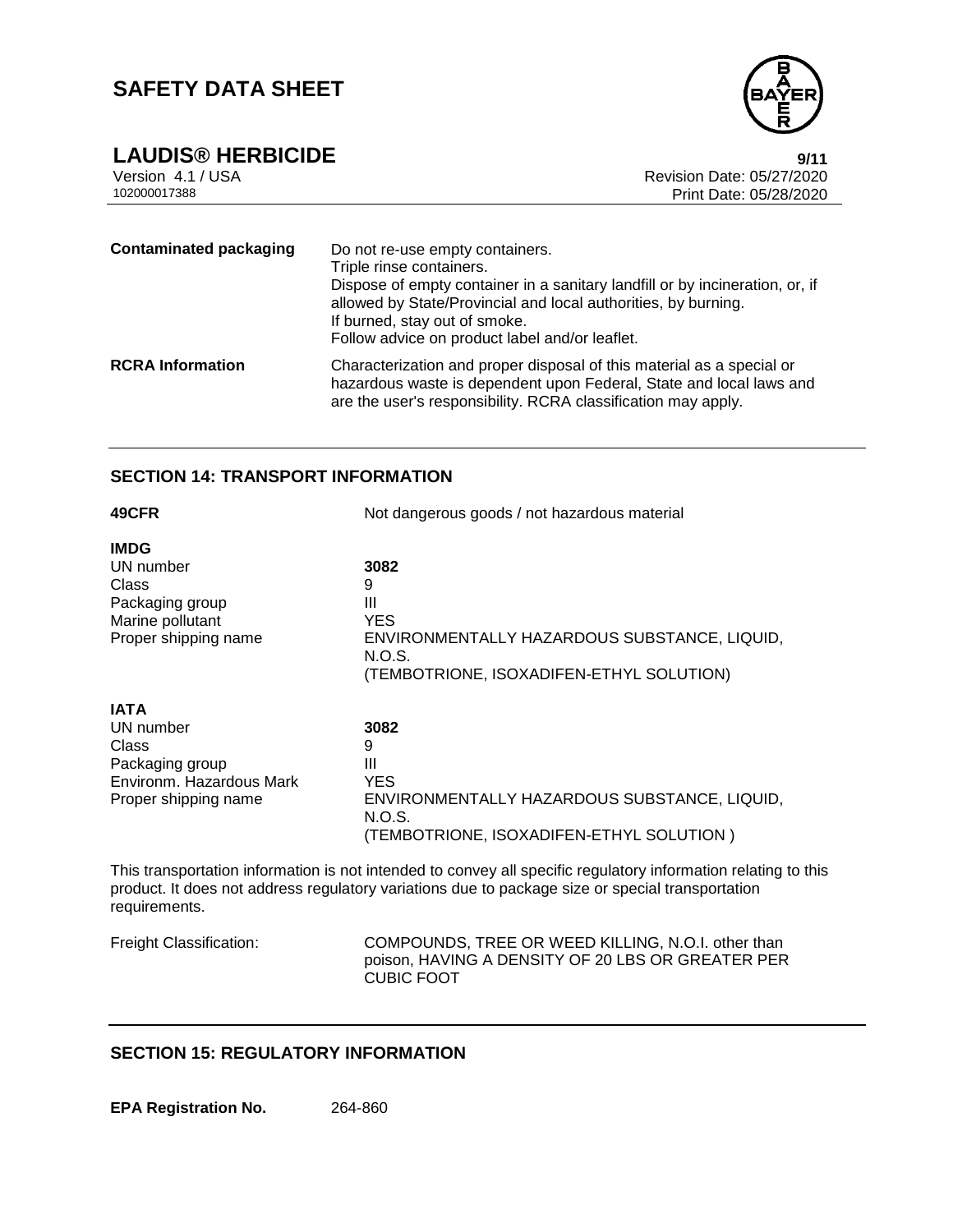

**US Federal Regulations**

**LAUDIS® HERBICIDE**<br>Version 4.1 / USA **10/11**<br>Revision Date: 05/27/2020 Version 4.1 / USA Revision Date: 05/27/2020 Print Date: 05/28/2020

| 7732-18-5                                                                                       |
|-------------------------------------------------------------------------------------------------|
| 163520-33-0                                                                                     |
| $57 - 55 - 6$                                                                                   |
| 9038-95-3                                                                                       |
| 68131-39-5                                                                                      |
| US. Toxic Substances Control Act (TSCA) Section 12(b) Export Notification (40 CFR 707, Subpt D) |
| Yes. Export notification needs to be made.                                                      |
| <b>SARA Title III - Section 302 - Notification and Information</b>                              |
|                                                                                                 |
| SARA Title III - Section 313 - Toxic Chemical Release Reporting                                 |
|                                                                                                 |
|                                                                                                 |

#### **US States Regulatory Reporting CA Prop65**

This product does not contain any substances known to the State of California to cause cancer.

This product does not contain any substances known to the State of California to cause reproductive harm.

### **US State Right-To-Know Ingredients**

1,2-Propanediol 57-55-6 MN, RI

None.

#### **EPA/FIFRA Information:**

This chemical is a pesticide product registered by the Environmental Protection Agency and is subject to certain labeling requirements under federal pesticide law. These requirements differ from the classification criteria and hazard information required for safety data sheets, and for workplace labels of non-pesticide chemicals. Following is the hazard information required on the pesticide label:

| Signal word:              | Caution!                                                 |
|---------------------------|----------------------------------------------------------|
| <b>Hazard statements:</b> | Harmful if swallowed.<br>Causes moderate eye irritation. |

# **SECTION 16: OTHER INFORMATION**

#### **Abbreviations and acronyms**

| 49CFR         | Code of Federal Regulations, Title 49                                 |
|---------------|-----------------------------------------------------------------------|
| <b>ACGIH</b>  | US. ACGIH Threshold Limit Values                                      |
| ATE.          | Acute toxicity estimate                                               |
| CAS-Nr.       | <b>Chemical Abstracts Service number</b>                              |
| <b>CERCLA</b> | Comprehensive Environmental Response, Compensation, and Liability Act |
| <b>EINECS</b> | European inventory of existing commercial substances                  |